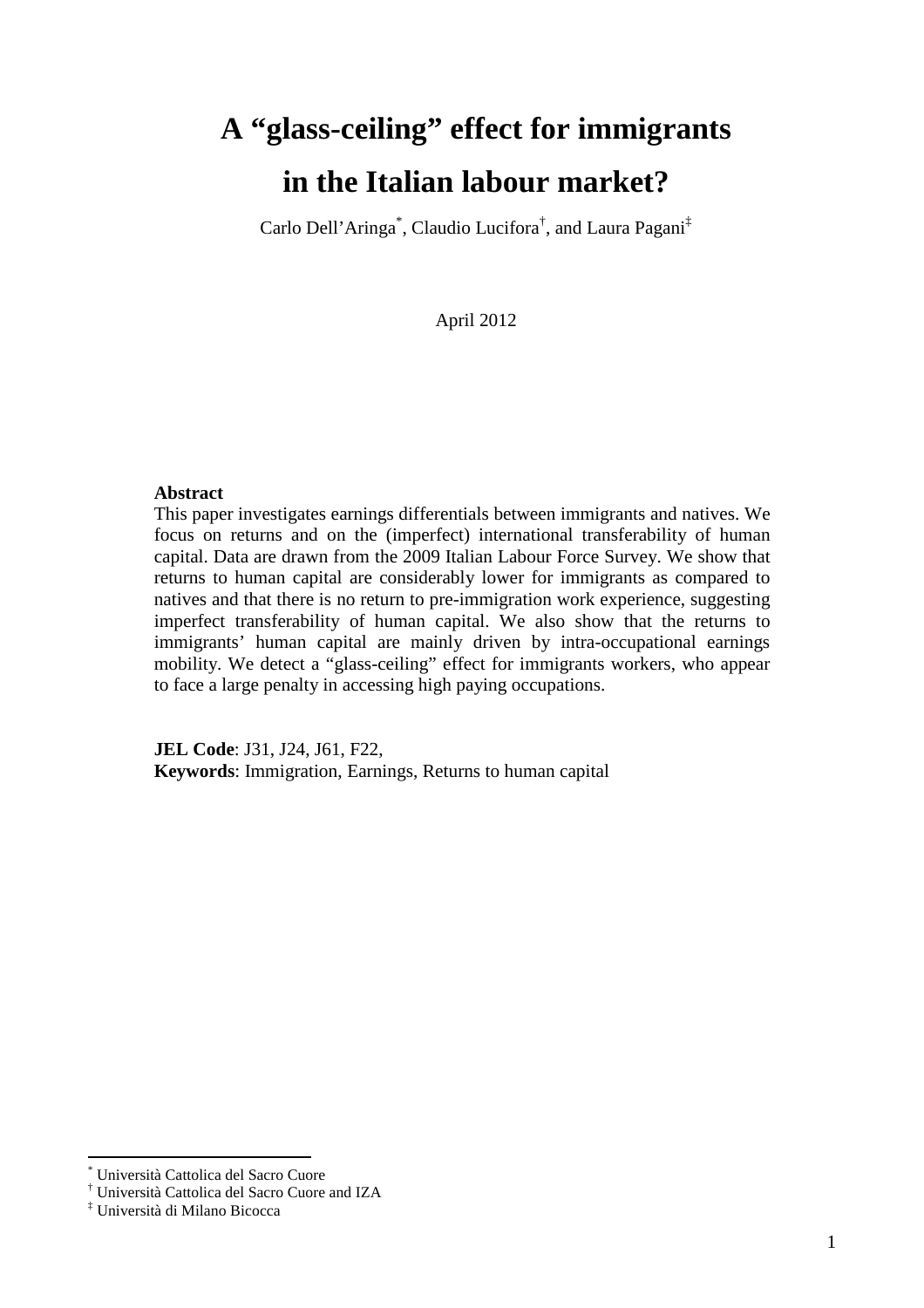#### **1. Introduction**

 $\overline{a}$ 

In recent years Italy experienced a marked increase in immigration. The population share of migrants rose very rapidly, from 1.1 percent (738,000) in 1995 to 7 percent (4,235,059) in 2010. EU enlargement, since 2007, further contributed to increase migration flows from eastern European countries. Migrants are generally younger and more active in the labour market, hence when computed on the labour force their share is close to 9 percent (in 2010). This significant and rapid growth of immigrants constitutes a substantial (supply) shock which is expected to affect both employment and earnings differentials of immigrants relative to natives. This paper investigates the effects of immigration on wage determination for migrants and natives.

Empirical research has shown, for different countries, that returns to human capital are generally lower for immigrants as compared to native born (Chiswick, 1978; Dustmann, 1993; Baker and Benjamin, 1994; Shields and Wheatly Price, 1998; Friedberg, 2000; Chiswick and Miller, 2008). This is often explained with reference to the low portability of immigrants' human capital (i.e. preimmigration education and work experience). Due to the poor quality of data with information on migrants, in Italy we lack sound empirical evidence - based on nationally representative data - on immigrants' earnings differentials.<sup>1</sup> Previous studies, which investigated the migrants pay gap in Italy, mainly used administrative archives or survey limited to specific regions. Accetturo and Infante (2010) analyse earning differentials in a large Italian region (Lombardy) and find that returns to education for immigrants are, on average, much lower as compared to natives (0.7 to 0.9 percent *versus* 4.7 to 6.1 percent). They also show that immigrants' returns to education, when compared to natives, remain low even over time, which they interpret as lack of assimilation. Venturini and Villosio (2008) use administrative data drawn from the social security archives (INPS) to investigate the labour market assimilation of foreign workers in Italy. Their analysis focusses on earnings and employment status of male workers, but due to the limited information available on individuals' characteristics (i.e. educational attainment is missing), the study is unable to provide any evidence on returns to human capital. They find no differences in earnings between immigrants and natives at the beginning of the working life, but earnings profiles diverge over time with work experience pointing to a lack of assimilation which is persistent.

This paper brings new evidence to the existing literature on earnings differentials and returns to human capital for immigrants and native Italians, using the 2009 Italian Labour Force Survey (LFS). The 2009 wave of LFS is, indeed, the first large nationally representative data for Italy with

<sup>&</sup>lt;sup>1</sup> A number of studies have investigated the displacement effect of immigration on native workers' employment and wages for Italy. For example, Gavosto, Venturini and Villosio (1999) find no evidence of immigration on natives earnings and mixed results for (un)employment.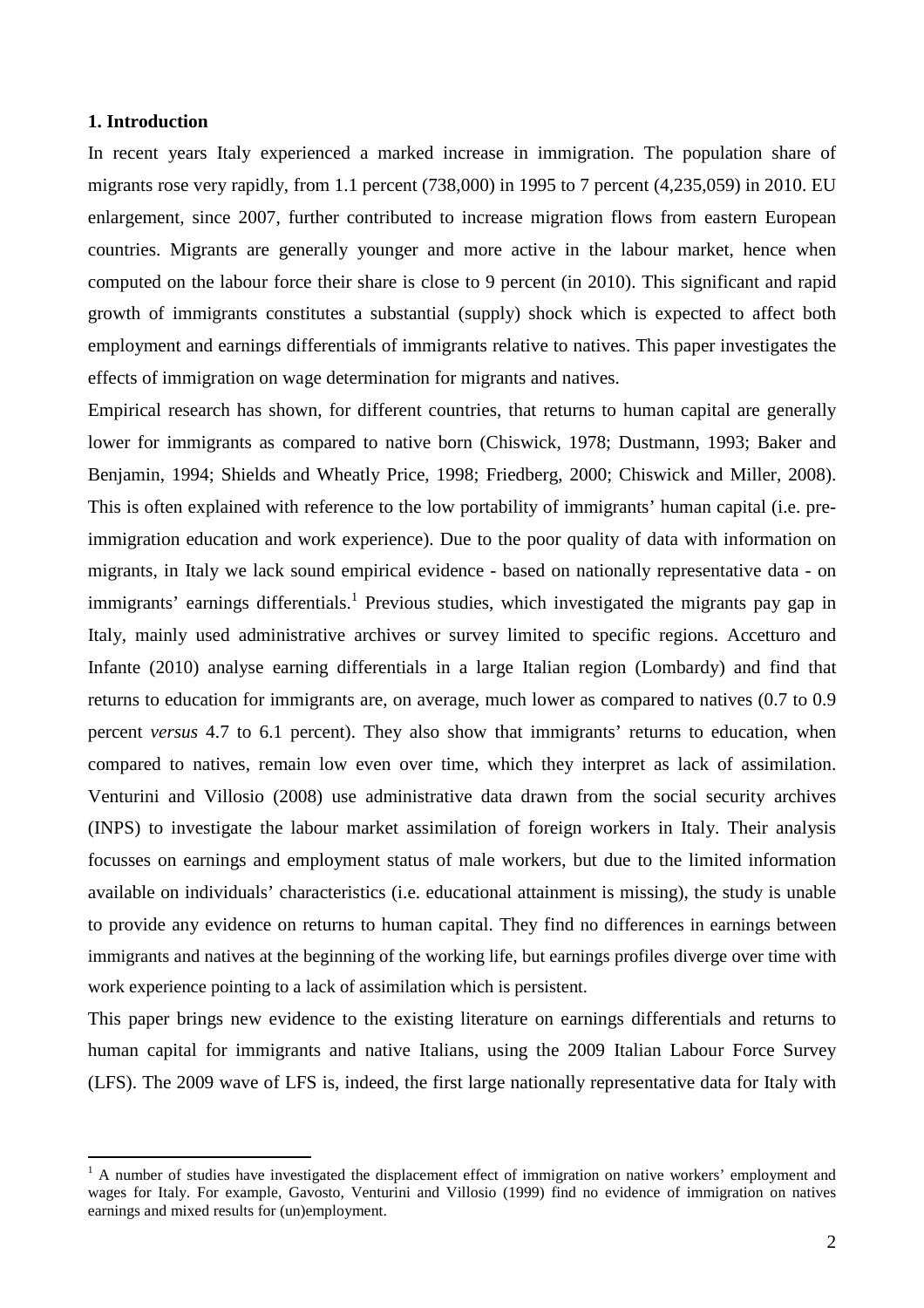information on both earnings and foreign status.<sup>2</sup> The analysis is particularly interesting for Italy, where the share of highly educated migrants is one of the lowest among OECD countries: in 2007 migrants with tertiary attainment were just 12.2 percent (a lower value is found only for Austria, 11.3 percent, and Poland, 11.9 percent). This sharply contrasts with the migration pattern of countries such as Ireland or Canada, where the same share is around 40 percent.<sup>3</sup>

We distinguish between the effect of human capital acquired domestically and abroad on earnings, and investigate the patterns of immigrants' skill transferability. We allow for differences in the returns to human capital (both education and work experience) between immigrants and natives, and for differences in returns to home and destination country's work experience (Friedberg,  $2000$ .<sup>4</sup> In line with previous findings, we show that returns to immigrants' education are lower as compared to that of natives. We also find that pre-immigration work experience grants no returns in the Italian labour market and that years of post-migration labour market experience are rewarded at a considerably lower rate for immigrants when compared to natives.

In the second part of the paper, we explore models of occupational attainment among immigrants and the native born. In particular, we analyse the role of human capital in governing the allocation of immigrants, as compared to native workers, in the occupational hierarchy (Chiswick and Miller, 2007). Our findings suggest that wage progression for immigrants occurs mainly within, rather than between, occupations. In other words, contrary to what is observed for natives, immigrants' human capital does not seem to contribute get access to high-paying occupations. This contrasts with the empirical evidence provided by Chiswick and Miller (2007) for the US, where they show that education is the key factor, for immigrants, determining access to high-paying occupations as compared to natives. The latter may show the existence of occupational segregation in the Italian labour market, which we interpret as a "glass-ceiling" effect for immigrant workers located in the upper part of the wage distribution, who face a larger penalty in accessing high paying occupations.

The rest of the paper is organised as follows. The next section describes the data used and presents some descriptive evidence. Section 3 presents different specifications for wage equations and compares returns to human capital of immigrants and natives. In section 4, we estimate both interoccupational and intra-occupational wage differentials, as well as their patterns over the earnings

 $\overline{a}$ 

 $2$  Note that most studies which focus on the effects of immigration on earnings are usually forced to use large crosssectional data (Census, Labour Force Surveys) to guarantee representativeness of the immigrant population (see for example, Chiswick and Miller, 2007 and Friedberg, 2000).

<sup>3</sup> Moreover, OECD's evaluations suggest that Italy is the country with the lowest tendency to attract more highly educated immigrants on average, given its country of origin mix (OECD, 2008).

<sup>&</sup>lt;sup>4</sup> Friedberg (2000) showed that the returns to schooling obtained in the country (i.e. Israel) for immigrants was lower as compared to natives (8 and 10 percent respectively), and that for immigrants the returns to schooling acquired abroad was even lower (7 percent).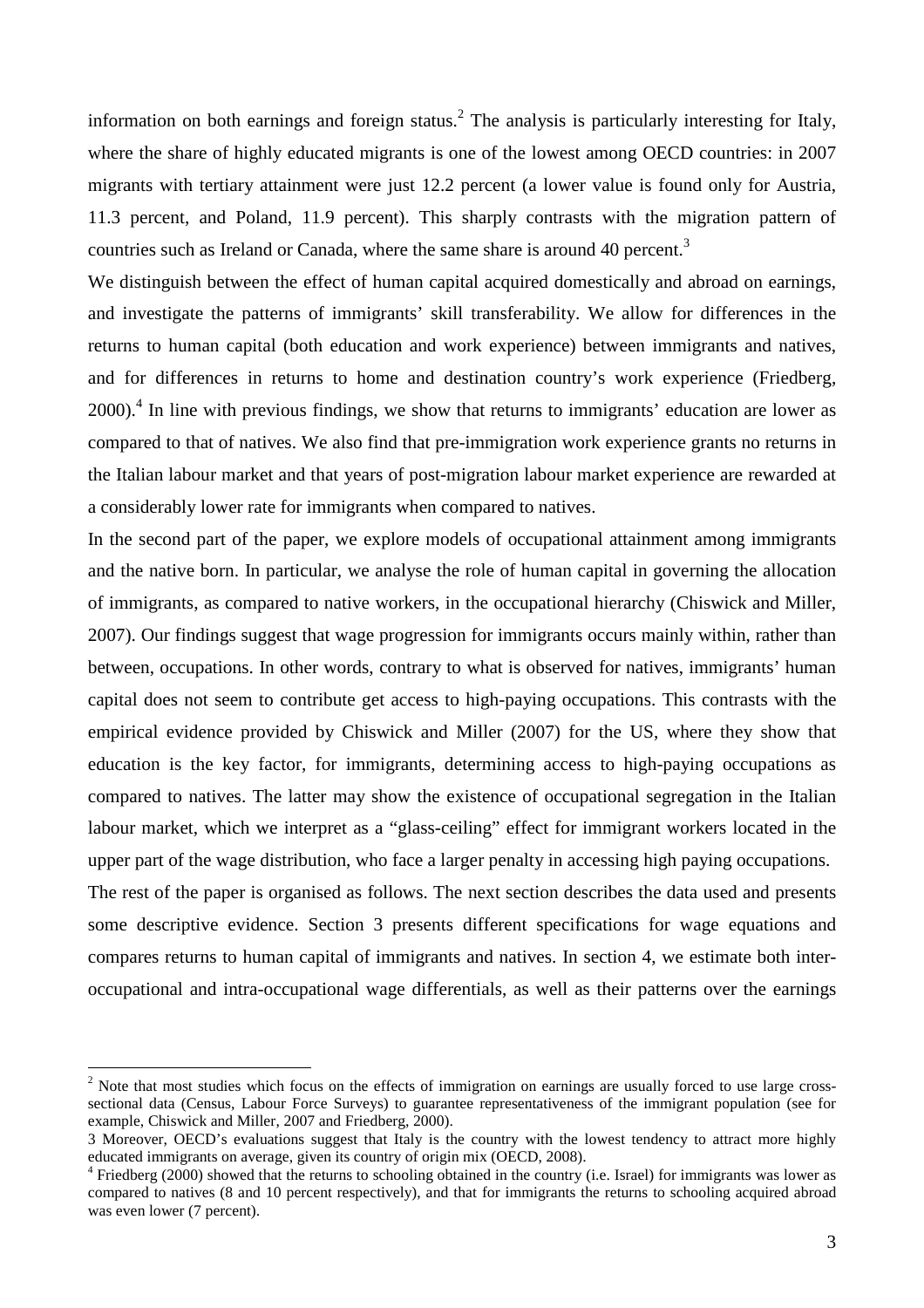distribution using quantile regressions. Section 5 presents some sensitivity checks, while section 6 concludes.

#### **2. Data and descriptive statistics**

We use data drawn from the 2009 wave of the Italian Labour Force Survey (LFS), a nationally representative dataset with information on workers' earnings as well as a foreign identifier (i.e. individuals with non-Italian citizenship).<sup>5</sup> The LFS only covers foreigners registered at municipal registry offices; hence the study does not consider illegal immigration. We restrict our sample to migrants from Eastern Europe, Asia, Centre and South America and Africa, while we exclude foreigners from EU15, North America, Oceania and Japan.<sup>6</sup> We also focus the analysis on males only, since female migration patterns are quite different from that of males -- both in terms of purposes (i.e. family reunions) and with respect to the specific labour market segment where it is concentrated (mainly households' service sector). Our final sample contains 94,269 individuals, with 7,252 (7.69 percent) immigrants and 87,017 (92.31 percent) Italian citizens. Our variable of interest, as recorded in the LFS, is net monthly earnings (which excludes occasional elements of pay such as annual productivity bonuses, allowances, pay for non customary overtime, etc.).

Table 1 shows some basic characteristics of the sample separately for immigrants and natives. Average monthly earnings are much lower for immigrants (-20 percent) as compared to Italians, while working hours are higher for latter group. Immigrants are younger (5 years), have resided in Italy on average for 10 years and their work experience, while being on average lower, is equally split between Italy and their country of origin.<sup>7</sup> Moreover, immigrants tend to be less educated (approximately 1.5 years)<sup>8</sup> and more frequently hired on "non-standard" contracts (15 *versus* 10 percent). Finally, immigrants are mainly located in Northern regions, as compared to Italians (68 *versus* 48 percent), while they are under-represented in the South (11 *versus* 36 percent).

 5 In order to improve the quality of data on foreigners, the LFS employs a number of *ad hoc* strategies to collect data on the immigrant population. For example, interviews in households with a foreigner head are made using the Capi technique (Computer assisted personal interviewing) instead of the Cati technique (Computer assisted telephoning interviewing). Moreover, since 2004 further constraints referring to foreigners separately by gender and citizenship have been introduced into the procedure of computing individual weights.

<sup>&</sup>lt;sup>6</sup> Immigration from these countries is very limited in Italy (it represents just 3 percent of the whole sample of migrants) and, most importantly, it is very different in terms of education and skills from immigration from the rest of the world.

<sup>7</sup> Note that the small difference between years since migration and experience in destination country (less than 3 months) is due to a small number of foreigners who have acquired part of their education in Italy.

<sup>&</sup>lt;sup>8</sup> The LFS provides information on schooling levels (i.e. highest educational level achieved), which was converted in years of education with reference to the Italian educational system. Obviously this conversion may suffer from potential measurement errors.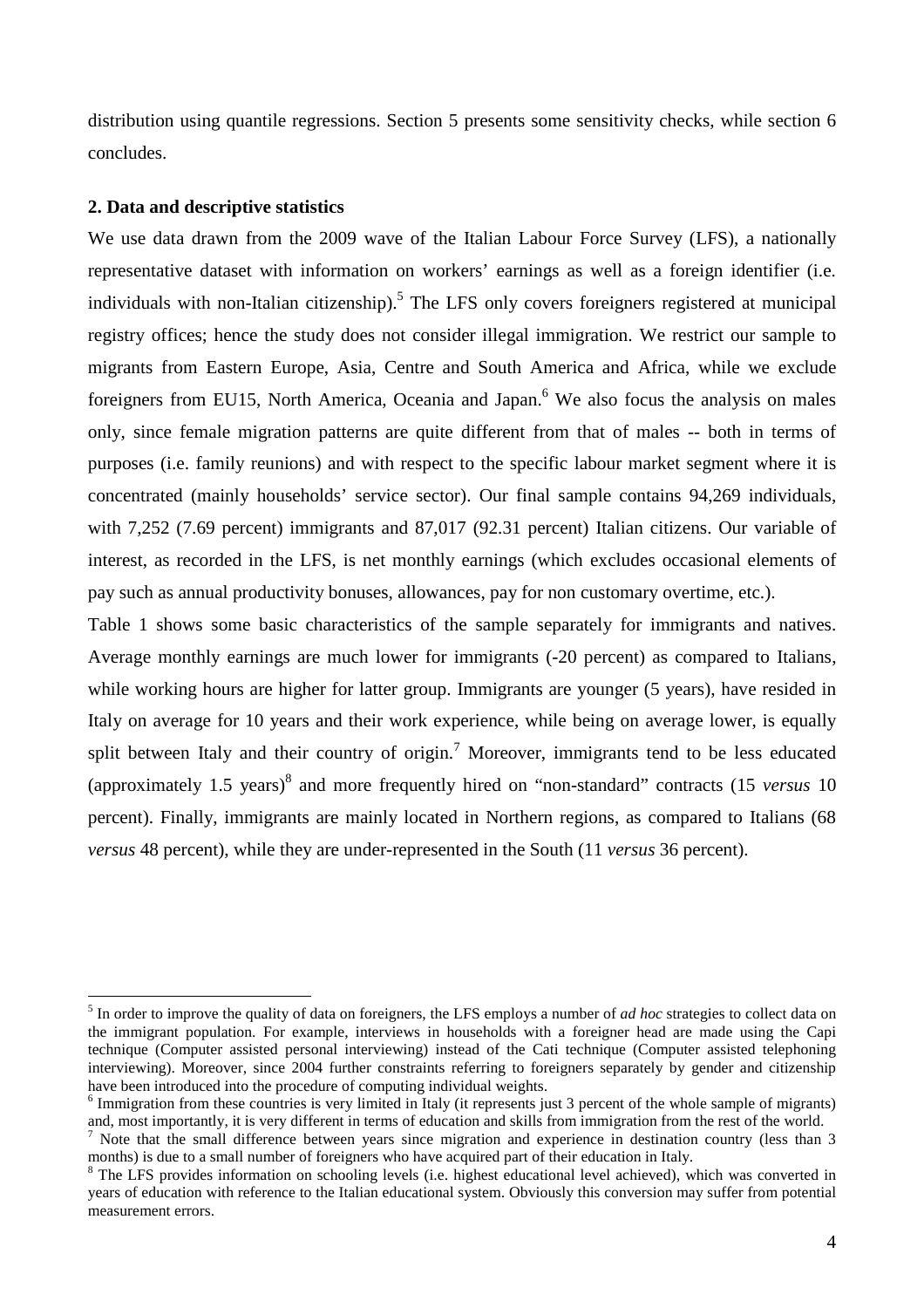#### **Table 1. Descriptive statistics**

|                                  |         | <b>Natives</b> |         | <b>Immigrants</b> |
|----------------------------------|---------|----------------|---------|-------------------|
|                                  | Mean    | Std. Dev.      | Mean    | Std. Dev.         |
| Net monthly wage                 | 1372.50 | 563.79         | 1097.71 | 343.74            |
| Weekly working time              | 39.13   | 6.92           | 40.19   | 6.93              |
| Age                              | 41.85   | 10.94          | 36.99   | 9.32              |
| Education (years)                | 10.94   | 3.46           | 9.36    | 3.95              |
| Work experience (natives)        | 24.91   | 11.75          | -       |                   |
| Pre-immigration work experience  | ۰       |                | 11.80   | 8.73              |
| Post-immigration work experience | -       |                | 9.82    | 5.60              |
| Years since migration            |         |                | 10.05   | 5.61              |
| Full time                        | 0.96    | 0.20           | 0.94    | 0.24              |
| Married                          | 0.61    | 0.49           | 0.59    | 0.49              |
| Permanent worker                 | 0.89    | 0.31           | 0.85    | 0.36              |
| Nr obs                           | 87017   |                | 7252    |                   |

Table 2 reports average earnings across quartiles of the distribution separately by education and work experience for natives and immigrants – i.e. for the latter both pre-immigration and postimmigration measures are reported. Earnings levels are positively associated to both education and work experience, for both natives and immigrants, but the relationship is stronger for natives: comparing the first quartile with the fourth quartile, average education is 3 years higher for natives, and only 1.1 years higher for immigrants. The same holds for overall work experience: from the first to the fourth quartile, average work experience ranges from 21 to over 27 years for Italians, and 21 to 23 years for immigrants. At a descriptive level, the evidence presented shows that earnings levels are higher and exhibit a steeper progression along the distribution for Italians as compared with immigrants.

| Table 2. Distribution of human capital by wage quartiles |  |  |
|----------------------------------------------------------|--|--|
|----------------------------------------------------------|--|--|

|                |           | <b>Natives</b>     |                     |           |                    | <b>Immigrants</b>                         |                                            |                     |
|----------------|-----------|--------------------|---------------------|-----------|--------------------|-------------------------------------------|--------------------------------------------|---------------------|
|                | Education | Work<br>experience | Monthly<br>net wage | Education | Work<br>experience | Pre-<br>immigration<br>work<br>experience | Post-<br>immigration<br>work<br>experience | Monthly<br>net wage |
| Wage quartile  |           |                    |                     |           |                    |                                           |                                            |                     |
|                | 9.87      | 21.23              | 830.73              | 8.75      | 20.76              | 12.09                                     | 8.66                                       | 712.87              |
| 2              | 10.06     | 25.06              | 1175.75             | 9.26      | 21.07              | 11.8                                      | 9.29                                       | 1033.72             |
| 3              | 10.92     | 26.06              | 1403.22             | 9.67      | 21.89              | 11.64                                     | 10.22                                      | 1189.18             |
| $\overline{4}$ | 12.92     | 27.3               | 2082.1              | 9.84      | 23                 | 11.65                                     | 11.36                                      | 1496.51             |

## **3. Earnings equations and the immigrants' wage differential**

We first specify a standard human capital earnings equation, which represents our baseline model. The estimated equation is:

<sup>&</sup>lt;sup>9</sup> Interestingly, experience in home country for immigrants is smaller at higher wage levels; while experience in the domestic country is greater at higher wage levels, although the observed increase is lower as compared to Italians.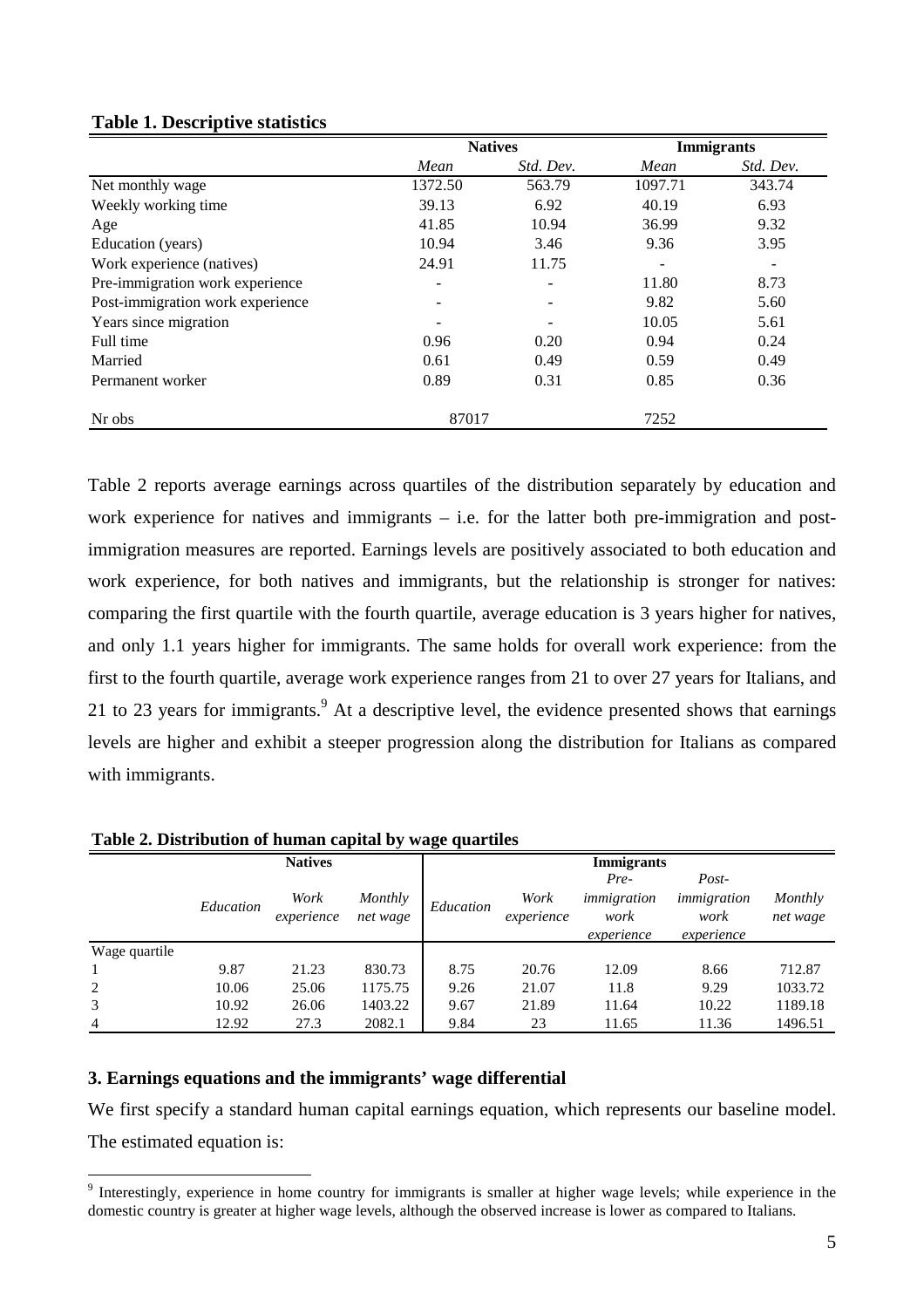$$
ln(w_i) = \alpha + \beta_0 WT_i + \beta_1 M + \beta_2 ED_i + \beta_3 EXP_i + \beta_4 YSM_i + \beta_4 X_i + \varepsilon_t
$$
\n(1)

where  $ln(w_i)$  is the log of net monthly earnings, WT is weekly hours worked, M is a dummy variable for immigrant status, *ED* is education in years, *EXP* is potential work experience<sup>10</sup>, *YSM* is the number of years since arrival in Italy, while *X* is a vector of personal and job characteristics (marital status, full-time, permanent job). Obviously *YSM* is equal to zero for natives.

This specification imposes equal returns to schooling and experience for both immigrants and Italians, and it restricts the returns to pre- and post-immigration work experience, for immigrants, to be the same.<sup>11</sup> The coefficient on the immigrant dummy  $M$  virtually measures the (expected) earnings gap between immigrants and natives upon arrival, while the coefficient on *YSM* quantifies the yearly returns to migration.

All restrictions implicit in model (1) are relaxed in model (2), where a more flexible specification allows for differences in the returns to human capital between immigrants and natives, and for differences in the returns to home and destination country's work experience<sup>12</sup>. Hence, the unrestricted version of our earnings equation is,

$$
ln(w_i) = \alpha + \delta_0 WT_i + \delta_1 M + \delta_2 ED_i + \delta_3 (ED_i * M) + \delta_4 EXP^H_i + \delta_5 EXP^D_i + \delta_6 (EXP^D_i * M) + \delta_7 X_i + \mu_i
$$
 (2)

where we interact education with the immigrant dummy  $(ED_i^*M)$ , and we split immigrants work experience between the part acquired in their home country  $(EXP<sup>H</sup>)$  (*H*=home) and the part acquired in the destination country  $(EXP<sup>D</sup> *M)$  (*D*=Destination).<sup>13</sup> For immigrants, the overall returns to education are given by  $\delta_2 + \delta_3$ , while the returns to post-immigration work experience are  $\delta_5 + \delta_6$ . Discrimination, occupational segregation or imperfect transferability of human capital, in the Italian labour market, will show-up as a negative sign on the coefficients of the interaction terms  $\delta_3$ and  $\delta_6$  - respectively for schooling and experience -, which represents the earnings penalty that immigrants face with respect to native workers.

Table 3 presents estimates of both model (1), first two columns, and model (2), columns 3 to 5. For each model we fit different specifications: a baseline specification, without additional controls, and an augmented specification with industry, firm size and occupational dummies added. Estimates of model (1), where returns to education and experience are restricted to be the same between

 $\overline{a}$ 

 $10$  Potential labour market experience is measured as age minus education minus six years.

<sup>&</sup>lt;sup>11</sup> All specifications include regional fixed effects.

<sup>&</sup>lt;sup>12</sup> We do not split immigrants' education between the parts acquired in home and in destination country because in our sample only less than 3 percent attended some year of schooling in Italy.

 $13$  Pre-immigration work experience is equal to age at immigration minus education, minus six years.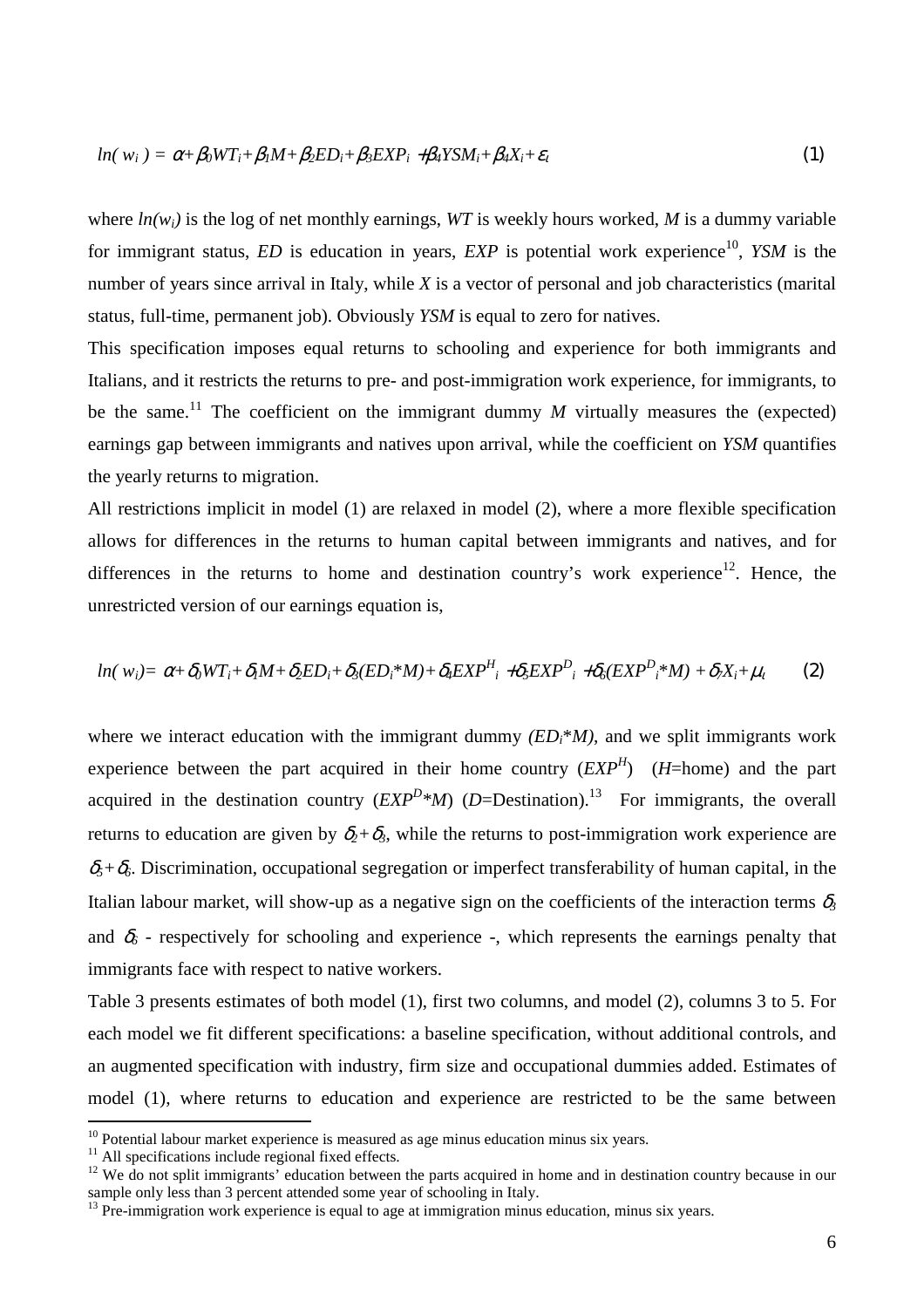immigrants and natives (columns 1 and 2), show a 10 percent earnings penalty for immigrants upon arrival (7.7 percent when controlling for industry and firm size). Interestingly, the *YSM* coefficient is negative and statistically significant in the first column, suggesting that immigrants' relative earnings decrease by 0.2 percent per year, after migration. However, when controlling for industry and firm size the coefficient is no longer statistically significant. A direct comparison of estimated coefficients suggests that the earnings penalty following migration is at least partly due to immigrants' concentration in small firms or low-wage industries.<sup>14</sup>

|                                              | (1)            | (2)            | (3)            | (4)            | (5)          |
|----------------------------------------------|----------------|----------------|----------------|----------------|--------------|
| <b>VARIABLES</b>                             |                |                |                |                |              |
|                                              |                |                |                |                |              |
| Immigrant                                    | $-0.1039***$   | $-0.0772***$   | $0.4222***$    | $0.3428***$    | $0.1754***$  |
|                                              | (0.008)        | (0.007)        | (0.016)        | (0.016)        | (0.016)      |
| Education                                    | $0.0453***$    | $0.0360***$    | $0.0493***$    | $0.0402***$    | $0.0215***$  |
|                                              | (0.000)        | (0.000)        | (0.000)        | (0.000)        | (0.000)      |
| Education x immigrant                        |                |                | $-0.0414***$   | $-0.0336***$   | $-0.0165***$ |
|                                              |                |                | (0.001)        | (0.001)        | (0.001)      |
| Work experience (all)                        | $0.0077***$    | $0.0064***$    |                |                |              |
|                                              | (0.000)        | (0.000)        |                |                |              |
| Work experience (natives)                    |                |                | $0.0082***$    | $0.0069***$    | $0.0054***$  |
|                                              |                |                | (0.000)        | (0.000)        | (0.000)      |
| Pre-immigration work experience (immigrant)  |                |                | $-0.0005$      | 0.0001         | 0.0005       |
|                                              |                |                | (0.000)        | (0.000)        | (0.000)      |
| Post-immigration work experience (immigrant) | $-0.0019***$   | $-0.0009$      | $-0.0048***$   | $-0.0032***$   | $-0.0017***$ |
|                                              | (0.001)        | (0.001)        | (0.001)        | (0.001)        | (0.001)      |
| Constant                                     | 5.4179***      | 5.4541***      | 5.3605***      | 5.3995***      | $6.2503***$  |
|                                              | (0.013)        | (0.015)        | (0.013)        | (0.015)        | (0.024)      |
| <b>Observations</b>                          | 93,982         | 93,982         | 93,982         | 93,982         | 93,982       |
| R-squared                                    | 0.407          | 0.445          | 0.417          | 0.451          | 0.502        |
|                                              |                |                |                |                |              |
| Personal and job characteristics             | <b>YES</b>     | <b>YES</b>     | <b>YES</b>     | <b>YES</b>     | <b>YES</b>   |
| Regional fixed-effects                       | <b>YES</b>     | <b>YES</b>     | <b>YES</b>     | <b>YES</b>     | <b>YES</b>   |
| Industry fixed-effects and firm size         | N <sub>O</sub> | <b>YES</b>     | N <sub>O</sub> | YES            | <b>YES</b>   |
| Occupations                                  | N <sub>O</sub> | N <sub>O</sub> | N <sub>O</sub> | N <sub>O</sub> | <b>YES</b>   |

#### **Table 3. Baseline earnings equations**

Robust standard errors in parentheses. Control for working time is included in all specifications.

\*\*\* p<0.01, \*\* p<0.05, \* p<0.1

 $\overline{a}$ 

Estimated returns to education and work experience are, respectively, 4.5 and 0.77 percent (column 1) and 3.6 and 0,64 percent (column 2 ) when additional controls are included. The baseline specification, however, is easily rejected by the data. When we fit the unrestricted specification, as in model (2), the estimated returns to education are, respectively, 4.9 and 4 percent for natives and

<sup>&</sup>lt;sup>14</sup> Particular care should be taken in interpreting this result given the potential selection induced by return migration, which we do not address in the paper.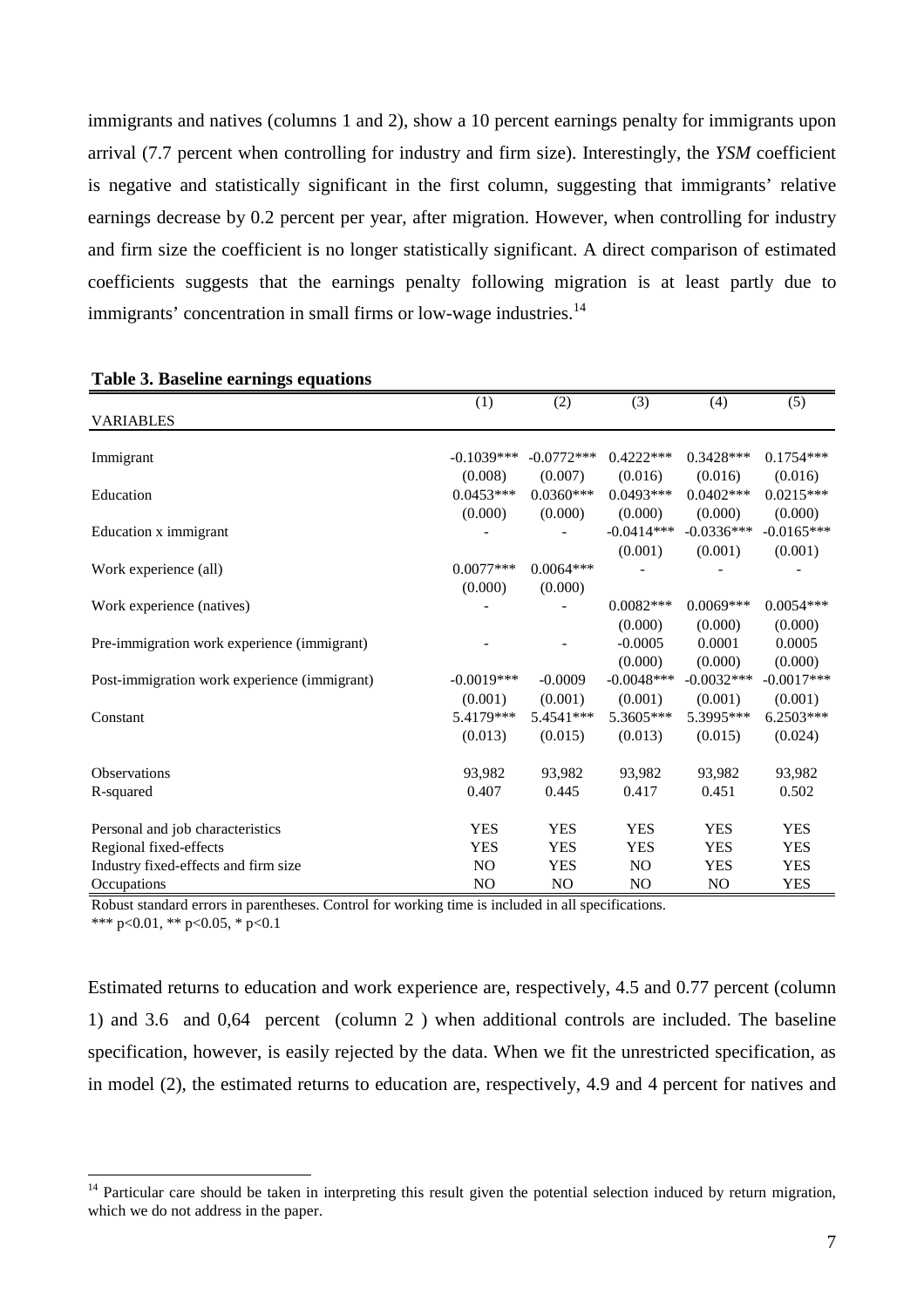0.79 and 0.66 percent for immigrants (see columns  $\overline{3}$  and  $\overline{4}$ ).<sup>15</sup> The inclusion of occupational dummies (column 5) further reduces the returns to education for both natives and immigrants. We will further delve into this issue in the following section.

The returns to work experience also show some interesting results. First, pre-immigration work experience is not valued at all in the Italian labour market. Second, there is a penalty for immigrants (as shown by the negative and statistically significant coefficient of the interaction term,  $\delta_6$  in equation 2) on the returns to work experience. Hence, overall we find that returns to human capital (both education and work experience) are considerably lower for immigrants in the destination country, as compared to natives.

As a final point, it is interesting to notice that the earnings gap between natives and immigrants upon arrival is mainly explained by the lower returns to immigrants' human capital: the gap is close to zero (other things being equal) when both natives and immigrants have (roughly) ten years of schooling and becomes negative at higher levels of schooling, while work experience matters less.<sup>16</sup>

## **4. Earnings and occupational attainment**

 $\overline{a}$ 

Part of the progression of earnings associated with additional years of schooling and with additional years of experience occurs through access to high-paying occupations. The remaining part of the payoff to education and experience is associated with higher earnings within occupations. By comparing patterns of occupational attainment for both immigrants and natives, we find that both inter-occupational and intra-occupational earnings progression are likely to be influenced, in the case of immigrants, by the penalty associated to the imperfect transferability of human capital. (Chiswick and Miller, 2007). In other words, with respect to the estimates reported in section 3 above, here we ask how and in what proportions the overall earnings gains associated with years of education and experience are split between "intra" and "inter" occupational earnings progression, both for immigrants and natives. We also investigate whether there is any earnings penalty for immigrants associated to the imperfect transferability of skills. The relevance of these features in wage determination is empirically evaluated by augmenting our specification of the earnings equations, separately for immigrants and natives, with a wide array of occupational dummies.<sup>17</sup> Then comparing estimates of earnings equations with and without controls for occupations – that is,

<sup>&</sup>lt;sup>15</sup> Note that, in this case, the returns to education for immigrants is the algebraic sum of the returns to schooling for natives and the wage penalty for immigrant's schooling  $(\delta_2 + \delta_3)$ .

<sup>&</sup>lt;sup>16</sup> The high positive immigrants' earnings gap estimated upon arrival, as in columns (3) and (4) in Table 3, can be explained by the fact that there are very few individuals in the sample with less than 10 years of schooling.

As discussed in Chiswick and Miller (2007), occupational fixed effects are generally not included in the earnings equation because they can be considered either as grouped variant of the dependent variable or an alternative measure of labour market outcome. Their inclusion, however, can shed light on the indirect channels through which earnings gains are achieved, that is through occupational attainment. More educated and more experienced workers have in general access to occupations that are ranked higher-up in the occupational ladder and pay higher wages.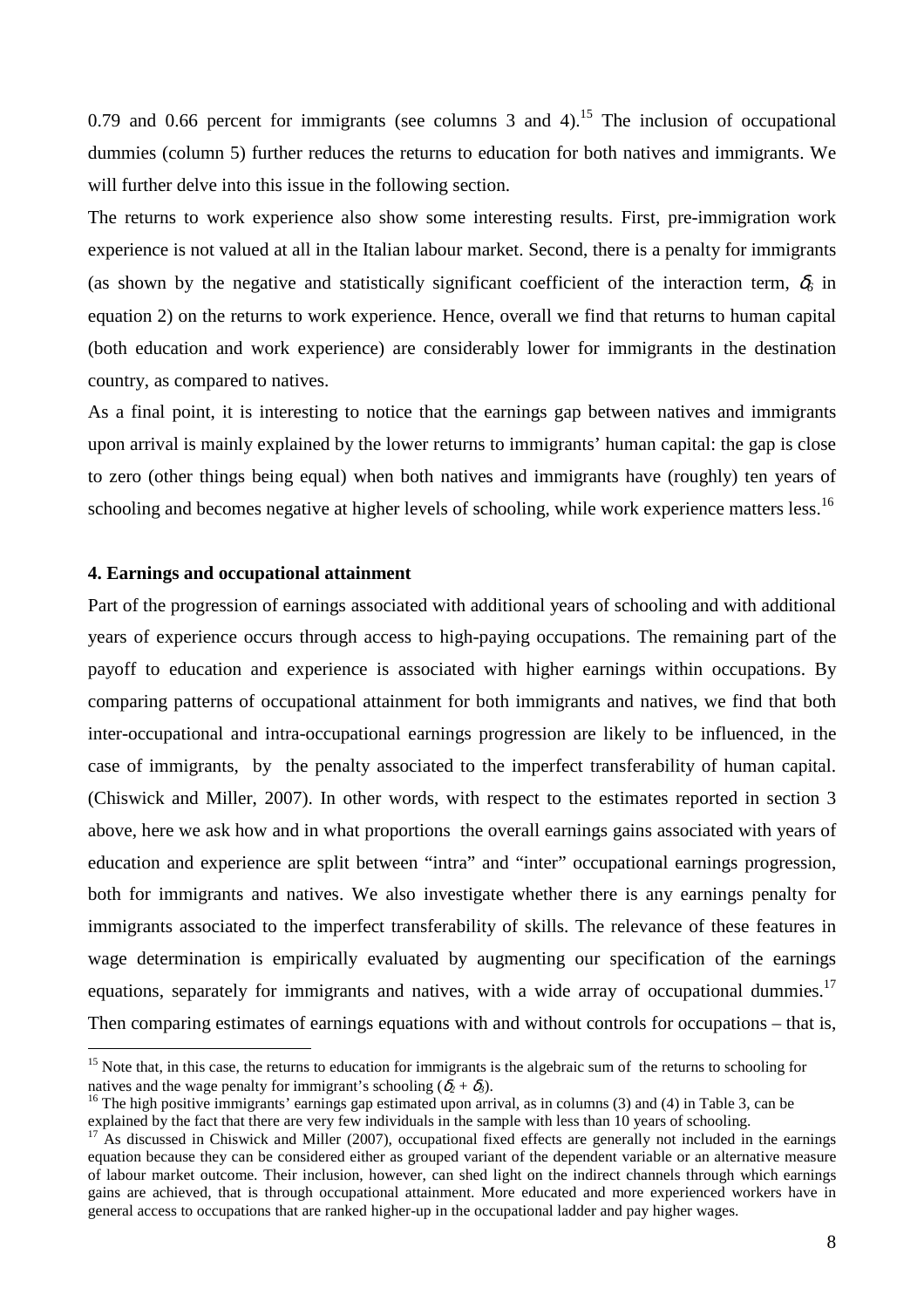with and without occupational fixed effects – allows us to assess the returns to human capital that exclude the effects of the inter-occupational wage progression. The conditional returns to human capital can then be interpreted as the component of the payoff due to intra-occupational earnings progression. It is worth notice that, since the distribution of immigrants and natives across occupations is unlikely to be random (as shown in the following Figure 1), we do not interpret the structure of inter-occupational earnings differentials and focus mainly on the effect of human capital variables (i.e. schooling and work experience) on earnings.

Figure 1 describes the actual distribution of immigrants and natives across occupations, using the 2 digit ISCO classification which consists of 37 occupational groups. In panel (a) occupational groups are ranked (from low to high) using the average level of education, while in panel (b) the withinoccupation average wage is used instead. The (unconditional) distribution of immigrants across occupations shows that they are more likely to be employed in low-skilled and low-paid jobs, which may partly reflect differences in accumulated human capital and partly unobserved factors such as imperfect transferability or discrimination. In the latter case, even when immigrants have comparable levels of education and work experience to those of native workers, they may be paid less due to their concentration in low-ranked occupations.<sup>18</sup>





 $\overline{a}$ 

In Table 4, we report the estimates of earnings equations, this time separately for natives and immigrants, obtained replicating the same specifications shown in Table 3, but conditioning on a set of occupational dummies. We find that the returns to schooling for native Italians, when occupational fixed effects are included, decrease from 4 percent (column 1) to 2.1 percent (column 2), close to a 50 percent reduction (column 3). In a similar way, but much smaller in magnitude,

 $18$  As previously noted, this evidence contrasts with that reported by Chiswick e Miller in their study on U.S using census data (Chiswick and Miller, 2007).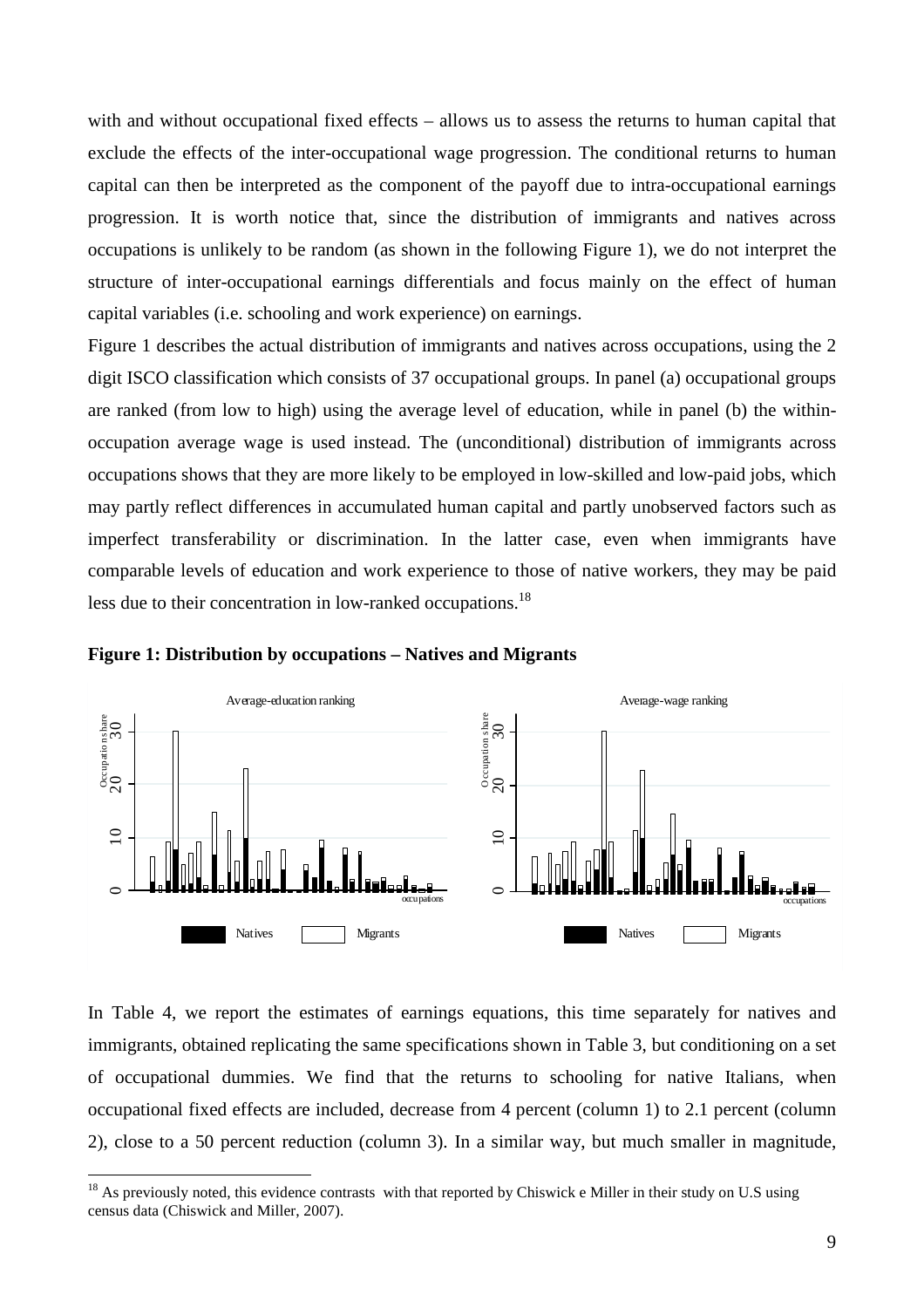returns to schooling for immigrants decrease when we condition on occupational dummies: the coefficient on schooling decreases from  $0.8$  percent (column 4) to  $0.64$  percent (column 5), corresponding to a 20 percent reduction (column 6). This means that while for Italians almost half of the overall education payoff is associated to having access to high-paying occupations, for immigrants only 20 percent of the (already quite modest) returns to education originate from access to high-paying occupations. For both groups, the remaining part of the returns to education is related to higher wages obtained within occupations.

|                                      |                   | <b>Natives</b>        |                                                  |                   | <b>Immigrants</b>     |                                                  |
|--------------------------------------|-------------------|-----------------------|--------------------------------------------------|-------------------|-----------------------|--------------------------------------------------|
|                                      | (1)               | (2)                   | (3)                                              | (4)               | (5)                   | (6)                                              |
| <b>VARIABLES</b>                     | Standard<br>model | Model with<br>dummies | % change<br>37 occupation from standard<br>model | Standard<br>model | Model with<br>dummies | % change<br>37 occupation from standard<br>model |
|                                      | $0.0399***$       | $0.0213***$           | $-0.47***$                                       | $0.0080***$       | $0.0064***$           | $-0.20***$                                       |
| Education                            | (0.000)           | (0.000)               |                                                  | (0.001)           | (0.001)               |                                                  |
| Work experience                      | $0.0068***$       | $0.0053***$           | $-0.22***$                                       |                   |                       |                                                  |
|                                      | (0.000)           | (0.000)               |                                                  |                   |                       |                                                  |
| Pre-immigration work experience      |                   |                       |                                                  | $0.0014***$       | $0.0016***$           | $+0.14**$                                        |
|                                      |                   |                       |                                                  | (0.000)           | (0.000)               |                                                  |
| Post-immigration work experience     |                   |                       |                                                  | $0.0054***$       | $0.0052***$           | $-0.04$                                          |
|                                      |                   |                       |                                                  | (0.001)           | (0.001)               |                                                  |
| <b>Observations</b>                  | 86,800            | 86,800                |                                                  | 7,233             | 7,233                 |                                                  |
| R-squared                            | 0.447             | 0.500                 |                                                  | 0.381             | 0.403                 |                                                  |
| Personal and job characteristics     | YES               | <b>YES</b>            |                                                  | <b>YES</b>        | <b>YES</b>            |                                                  |
| Regional fixed-effects               | YES               | <b>YES</b>            |                                                  | <b>YES</b>        | <b>YES</b>            |                                                  |
| Industry fixed-effects and firm size | YES               | <b>YES</b>            |                                                  | <b>YES</b>        | <b>YES</b>            |                                                  |
| Occupations                          | NO.               | <b>YES</b>            |                                                  | N <sub>O</sub>    | <b>YES</b>            |                                                  |

#### **Table 4. Earnings and occupational attainment**

Robust standard errors in parentheses. Control for working time is included in all specifications. \*\*\* p<0.01, \*\* p<0.05, \* p<0.1

The returns to work experience, calculated before and after controlling for inter-occupational pay differentials, also prove very informative. The payoff to work experience for Italians show a modest decline from 0.7 percent (column 1) to 0.53 percent (column 2), equivalent to a 22 percent reduction (column 3), thus suggesting that only a minor part of the earnings progression is achieved *via* access to high-paying occupations. For immigrants, we find that post-migration work experience is hardly affected when occupation dummies are included (the coefficient drops by just 4 percent and the change is not statistically significant), while the payoff to pre-immigration work experience (i.e. accumulated in the home country) slightly increases with respect to the unconditional model –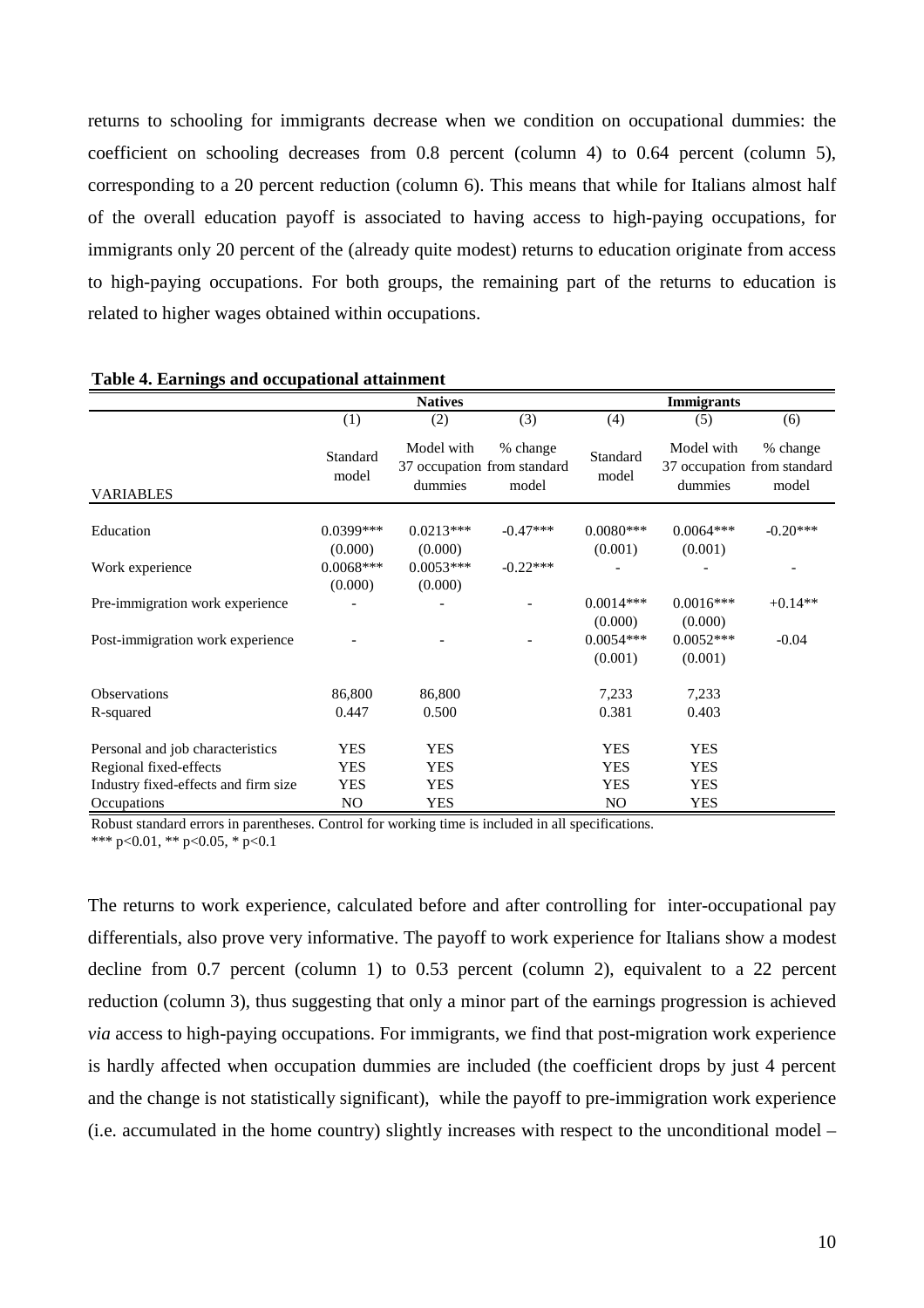i.e. a 14 percent change (see column 3).<sup>19</sup> This positive effect suggests that while experience accumulated in the destination country seems to add almost nothing to the (inter-occupation) wage progression of immigrant workers, more years of pre-immigration experience (conditional on years since migration) appear to influence immigrants' over-representation into low-paying occupations. This result is in line with earlier findings in the literature and can be explained with reference to both the imperfect transferability of skills across countries, as well as considering that immigrants' skills become more country-specific with longer work experience in the origin (see Chiswick, 1978; and Chiswick and Miller, 2007). Moreover pre-immigration work experience is strictly related to age-at-immigration, and immigrant outcomes in the host country labour market appear to decline with increasing age-at-immigration (Goldman et al., 2011). Our results confirm that the overall returns to immigrants' human capital are generally very low. Moreover the modest increase in earnings associated with improvement in education and experience occurs mainly through intraoccupational progression rather than through access to high-paying occupations.

#### *4.1 Quantile regression analysis*

 $\overline{a}$ 

In order to explore better the patterns of earnings differentials for immigrant and native workers along the entire wage distribution, in this section we replicate the analysis of the returns to human capital using quantile regressions (Buchinsky, 1998). In particular, we focus attention on the penalty immigrant workers face, as compared to natives, in the returns to educational achievements at different deciles of the distribution.<sup>20</sup> The results are summarized in Figure 2, where we plot, at each decile, the coefficient estimates (and their confidence intervals) of the schooling variable interacted with the immigrant dummy, first excluding (panel a) then including occupational dummies (panel b)<sup>21</sup>. The mean penalty estimated with OLS, as in columns 3 and 5 of Table 3, is also reported for comparison purposes.

Results show that, when occupational controls are excluded, the estimated penalty for immigrants increases along the earnings distribution: from -3.2 percent at lower deciles to -5 percent at the top of the distribution (OLS is -4.1 percent). This result is consistent with previous findings suggesting that for natives the payoff to education increases along the deciles of the earnings distribution, while for immigrants the payoffs are far less pronounced (Chiswick, Le and Miller, 2006). When

 $19$  Notice that while estimating equation (2) on the full sample the return on pre-immigration work experience did not reveal statistically significant, when estimates are performed separately on natives' and migrants' samples we find that the coefficient, albeit very small, is positive and significant.

<sup>&</sup>lt;sup>20</sup> In practice, we re-estimated model (2), with and without occupational controls (i.e. as in Table 3 columns 4 and 5), and reported in Figure 2 the coefficient estimates of the schooling interaction term. We do not perform the same exercise for work experience because the difference between coefficients in column 4 and 5 of Table 4 is not statistically significant.

 $21$  The full set of estimates, as well as the graph for the intermediate specification as in column 4 of Table 3, are not reported here for lack of space but they are available upon request with the authors.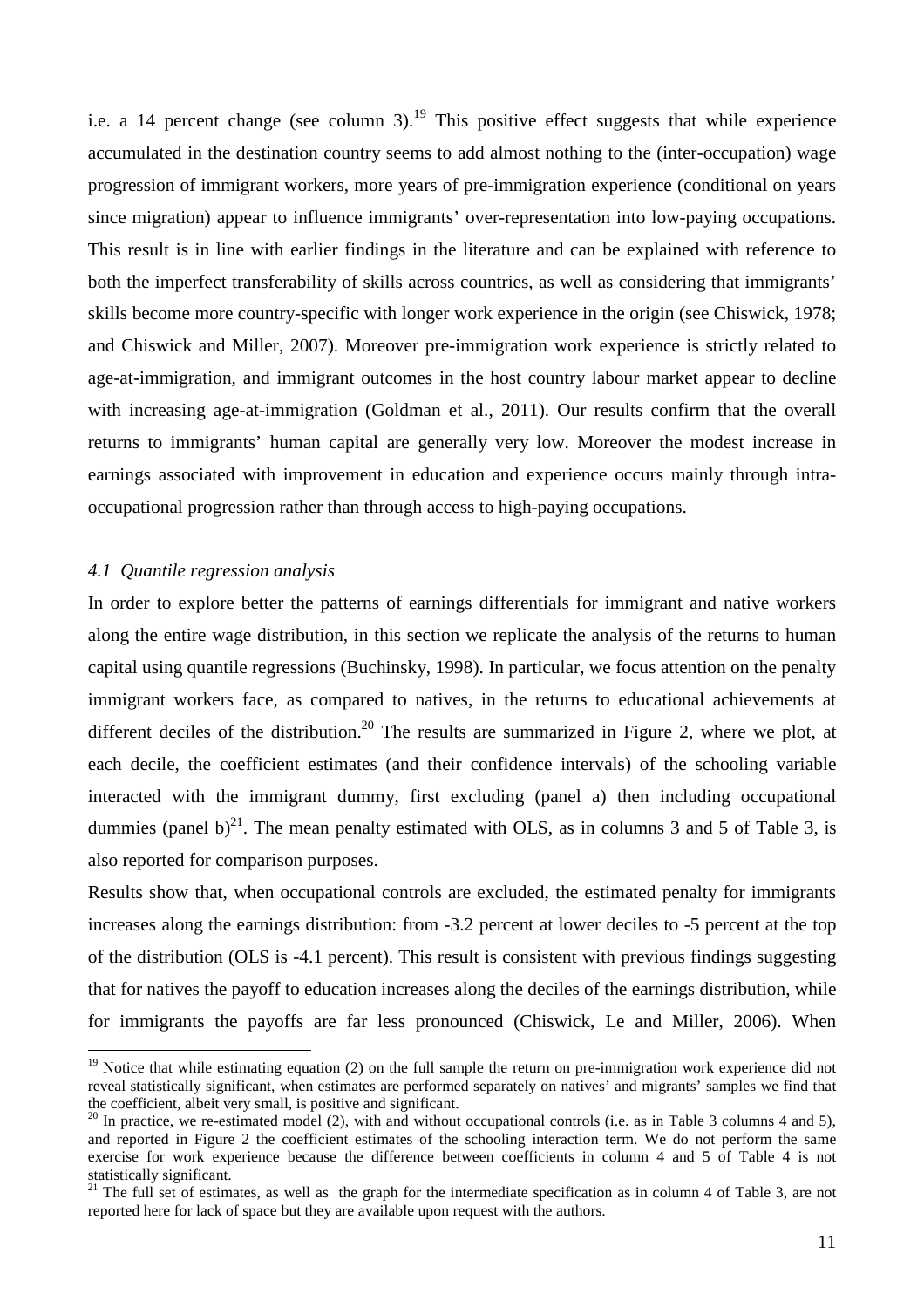occupational fixed effects are added, both the value and the gradient along the deciles of the distribution decreases (OLS is -1.6 percent), and we cannot reject the null that the estimated penalty for immigrants is constant for the most part of the earnings distribution (i.e. the estimated penalty is statistically different from OLS only at the first and third decile).



**Figure 2: Education penalty for immigrants** 

 $\overline{a}$ 

With reference to the findings reported in the previous sections (see Tables 3 and 4), this evidence also suggests that differences between natives and immigrants over the earnings distribution are mainly driven by the larger penalty that immigrants workers, located in the upper part of the distribution, face in accessing high paying occupations. There is no equivalent gradient in the penalty for within occupation returns to education. Overall, results point to a sort of "glass-ceiling" effects for immigrants which we interpret as determined partly by the imperfect transferability of educational achievements and partly to the existence of discrimination and occupational segregation.<sup>22</sup>

 $22$  Note that this can also be consistent with the hypothesis that immigrants at the bottom of the distribution are more favourably selected on the basis of unobserved characteristics as compared to immigrants located at the top, hence the smaller gap could also be attributed in part to higher ability and motivation of immigrants with respect to natives at lower deciles (see Chiswick, 1978)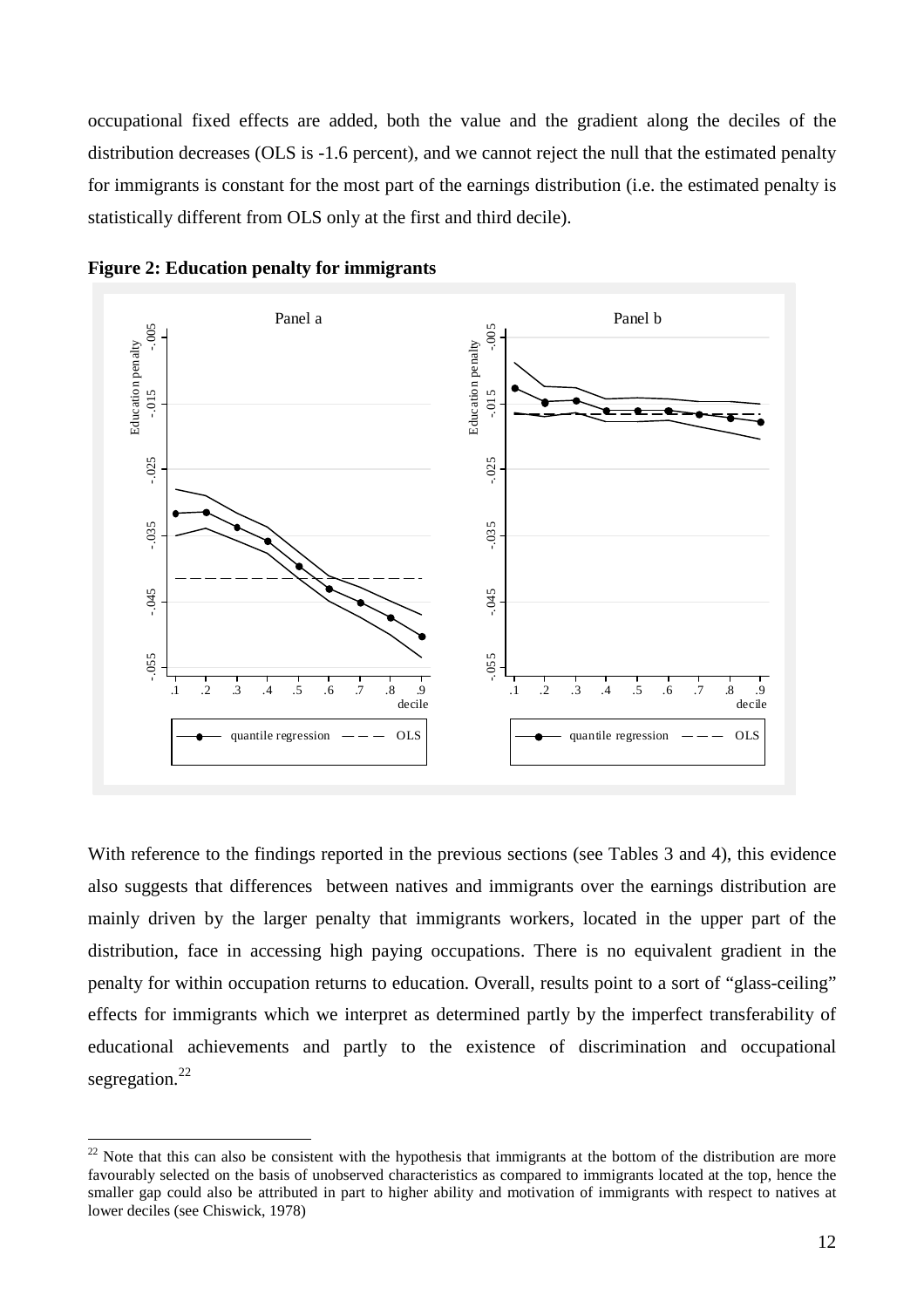#### **5. Robustness check**

In this section we investigate heterogeneity across different groups of the immigrant population, and check the robustness of our results against a number of alternative specifications of the models. We first extend the analysis to assess whether the estimated effects are different according to the ethnic group. Considering our sample of male employees, amongst the ethnic groups resident in Italy Rumanians (19.3 percent), Albanians (16.2 percent) and Moroccans (11.9 percent) are the most represented, followed by migrants from former Yugoslavia (Macedonia, Kosovo, Serbia, Bosnia-Erzegovina and Croazia, 8 percent), India (5,8 percent), Philippines (3.2 percent) and Tunisia (3,1 percent). We re-estimate the human capital penalty for immigrants, specifying a dummy for each immigrants' groups. More specifically, we defined the following immigrant groupings: Eastern Europe, Africa, Asia (excluding Japan) and Latin-America. Results are reported in Table 5. With respect to returns to education the highest penalty is found for Asian migrants and the lowest for Latin-Americans. This finding may indicate, as shown in the literature, that language skills play an important part in the returns to human capital: Spanish-speaking migrants from Central and South America will probably find easier to learn Italian - given the greater lexical proximity between the Spanish and the Italian languages – as compared to Asian.

|                |              | Wage penalty                      |                                                  |  |
|----------------|--------------|-----------------------------------|--------------------------------------------------|--|
| Area of origin | Education    | Post-migration<br>work experience | Return on pre-<br>immigration work<br>experience |  |
|                |              |                                   |                                                  |  |
| Eastern Europe | $-0.0419***$ | $-0.0015$                         | Ref                                              |  |
|                | (0.001)      | (0.001)                           |                                                  |  |
| Africa         | $-0.0413***$ | $-0.0045***$                      | 0.0002                                           |  |
|                | (0.002)      | (0.001)                           | (0.001)                                          |  |
| Asia           | $-0.0454***$ | $-0.0065***$                      | $-0.0012$                                        |  |
|                | (0.002)      | (0.002)                           | (0.001)                                          |  |
| Latin America  | $-0.0377***$ | $-0.0047$                         | $-0.0004$                                        |  |
|                | (0.004)      | (0.003)                           | (0.002)                                          |  |

## **Table 5. Estimates by ethnic group<sup>a</sup>**

Robust standard errors in parentheses.

\*\*\* p<0.01, \*\* p<0.05, \* p<0.1

 $\overline{a}$ 

a: specification as in columns 3 of Table 3

Estimates of the education penalty, however, show rather large effects also for some immigrant groups from Eastern Europe and some Balkan countries, including Rumanians and Albanians, whose proficiency in Italian is traditionally considered rather good<sup>23</sup>. Experience in home country is

<sup>&</sup>lt;sup>23</sup> The neo-latin Rumanian language is quite similar to Italian language and Italian TV channels are usually broadcasted on the Albanian television. We replicated estimates splitting European migrants between those coming from Albany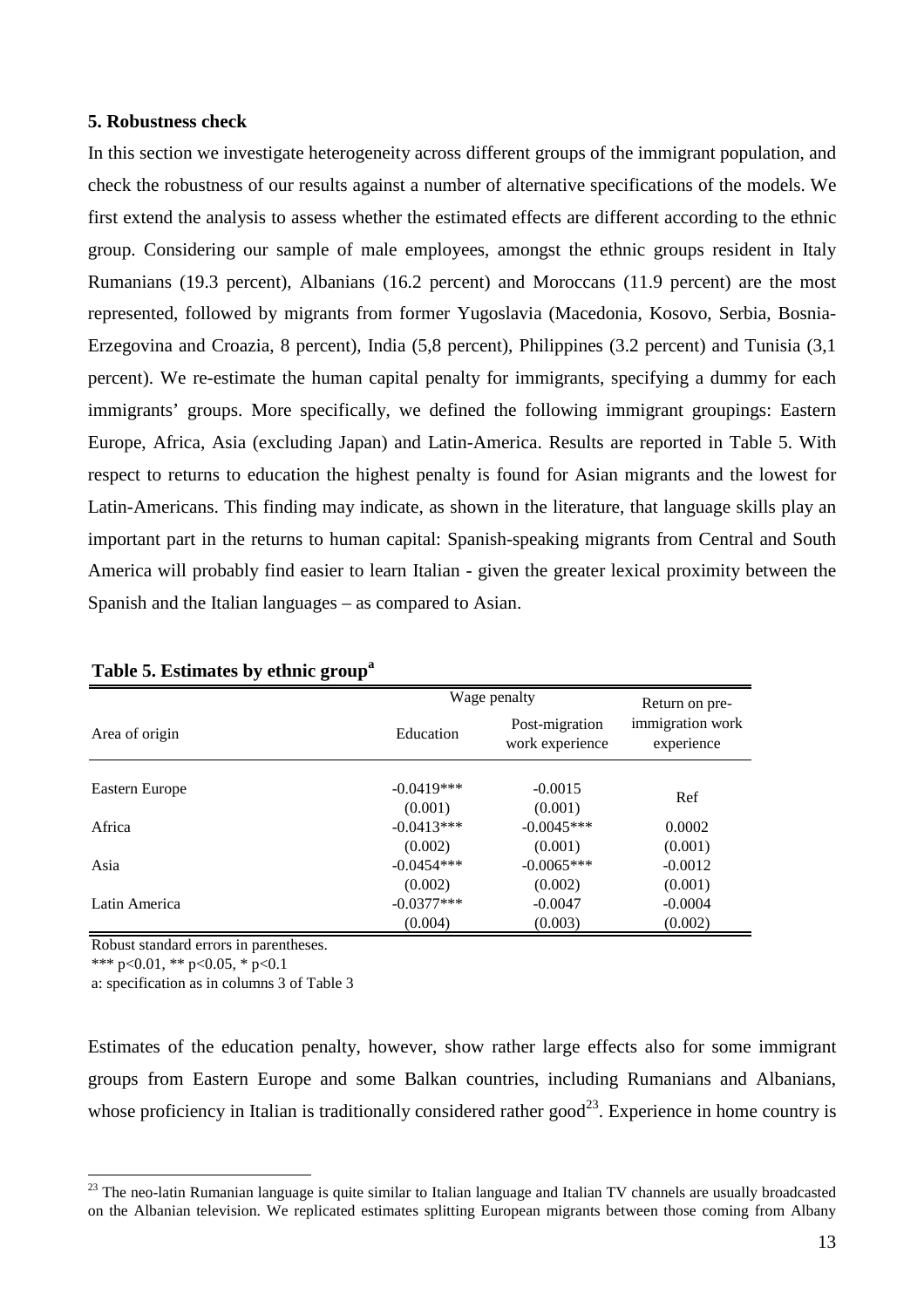not valued for any migrant group while an interesting result emerges when considering work experience in Italy: we find no penalty for immigrants from Europe and Latin-America, while for Asians and Africans work experience in the destination country is less valued as compared to native workers.

We also analysed whether results differ when considering immigrants' age at migration (young *versus* adult at migration). Age at immigration might matter for labour market outcomes for different reasons. For example, younger immigrants are more likely to have obtained some schooling in the host country, that typically yields a higher return than schooling in the source country<sup>24</sup>. Alternatively, older immigrants may face greater difficulty than younger immigrants with acculturation and adjustment to the linguistic and cultural challenges associated with living in a new country (Schaafsma and Sweetman, 2001). To test for differences between young and adult immigrants , we specified two dummies for age at immigration below and above 20. The interaction terms show that the immigrants' penalty in the return to education is lower for younger immigrants – i.e. arrived in Italy before their 20 (and with more than 10 years of schooling ) while for older immigrants – i.e. arrived after their 20 - returns are lower.<sup>25</sup> Finally, we find that for younger immigrants, return to post-migration work experience is not statistically different from that of native workers, while for older immigrants a longer experience in the country of origin is associated to lower wages in Italy.

|                     |                         | Wage penalty                      |                                |
|---------------------|-------------------------|-----------------------------------|--------------------------------|
| Age at immigration  | Education               | Post-migration<br>work experience | immigration work<br>experience |
| Less or equal to 20 | $-0.0386***$<br>(0.003) | $-0.0017$<br>(0.001)              | Ref                            |
| More than 20        | $-0.0424***$            | $-0.0058***$                      | $-0.0011**$                    |
|                     | (0.001)                 | (0.001)                           | (0.001)                        |

# **Table 6. Estimates by age at immigration<sup>a</sup>**

Robust standard errors in parentheses. \*\*\* p<0.01, \*\* p<0.05, \* p<0.1

 $\overline{a}$ 

a: specification as in columns 3 of Table 3

and Rumenia and those coming from other European countries but we found no statistically significant differences in the penalties between the two groups.

 $^{24}$  In our sample, this effect is likely to be very small as most immigrants completed their education in their country of origin.

<sup>&</sup>lt;sup>25</sup> Simon et al. (2011) analyse the determinants of occupational mobility of immigrants between their origin countries and Spain. In line with our results, they find that the downgrading with respect to occupational status in origin is significantly higher for older-at-immigration immigrants.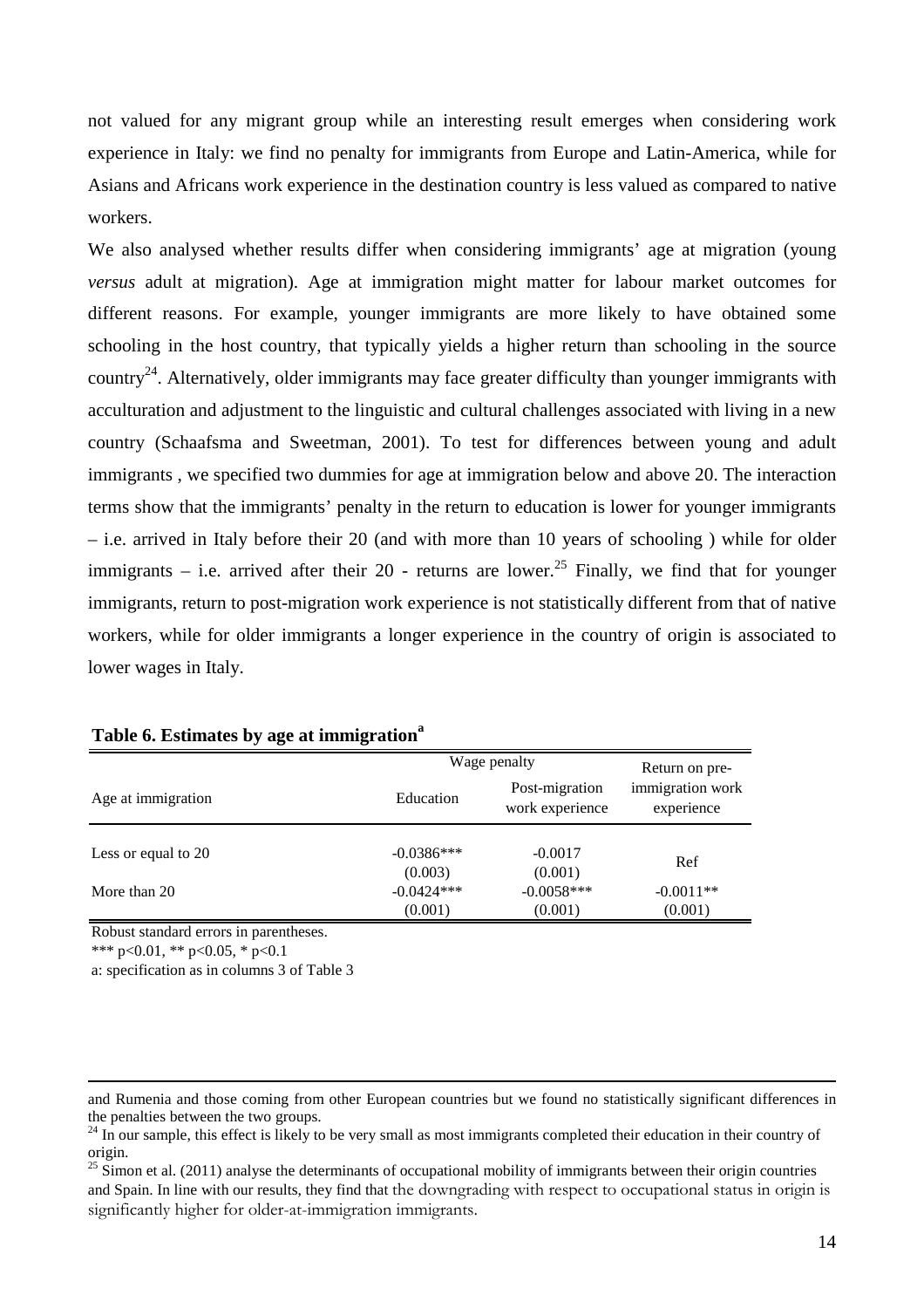Additional robustness check were performed. In order to assess the contribution of interoccupational wage progression (differentials) we re-estimated our model defining monthly earnings as the mean earnings level in each occupational group<sup>26</sup>. The results reported in Table 7 show that the payoffs to years of education and work experience are consistent with those reported earlier in Table 4, that is the part of the returns to education and of post-migration work experience that comes *via* access to high-paying occupations is much higher for native workers as compared to migrants, while the contribution of work experience in the home country to occupational earnings progression is still negative (Chiswick and Miller, 2009).

| <b></b> .                                    |                |             |
|----------------------------------------------|----------------|-------------|
|                                              | (1)            | (2)         |
| <b>VARIABLES</b>                             | <b>Natives</b> | Immigrants  |
|                                              |                |             |
| Education                                    | $0.0303***$    | $0.0031***$ |
|                                              | (0.000)        | (0.000)     |
| Work experience (natives)                    | $0.0026***$    |             |
|                                              | (0.000)        |             |
| Pre-immigration work experience (immigrant)  |                | $-0.0003**$ |
|                                              |                | (0.000)     |
| Post-immigration work experience (immigrant) |                | $0.0004**$  |
|                                              |                | (0.000)     |
| Constant                                     | 6.4308***      | 6.7952***   |
|                                              | (0.007)        | (0.018)     |
| <b>Observations</b>                          | 86,800         | 7,182       |
| R-squared                                    | 0.485          | 0.501       |
| Personal and job characteristics             | <b>YES</b>     | <b>YES</b>  |
| Regional fixed-effects                       | <b>YES</b>     | <b>YES</b>  |
| Industry fixed-effects and firm size         | <b>YES</b>     | <b>YES</b>  |

#### **Table 7. Occupational attainment**

 $\overline{a}$ 

Robust standard errors in parentheses. Control for working time is included. \*\*\* p<0.01, \*\* p<0.05, \* p<0.1

As a final check, our model was re-estimated enforcing a common support, in personal and job characteristics, between immigrants and natives.<sup>27</sup> While this is not commonly done in migration studies, there is evidence that immigrants often have quite different characteristics, as compared to natives, which could bias results. Imposing a common support leads to a reduction of 5,436 observations in our sample, while results are largely unchanged (see Table 8). We just observe a negligible reduction in the penalties of immigrants for both education and work experience.

 $26$  In particular, we use the geometric mean of earnings in the occupation (i.e. the mean of log earnings) using  $37$ occupational groups.

 $27$  In practice, we estimate a propensity score for immigrant status using all the variables included in our model. We then sorted immigrants and native workers by their propensity score and dropped all workers that fell out of the support.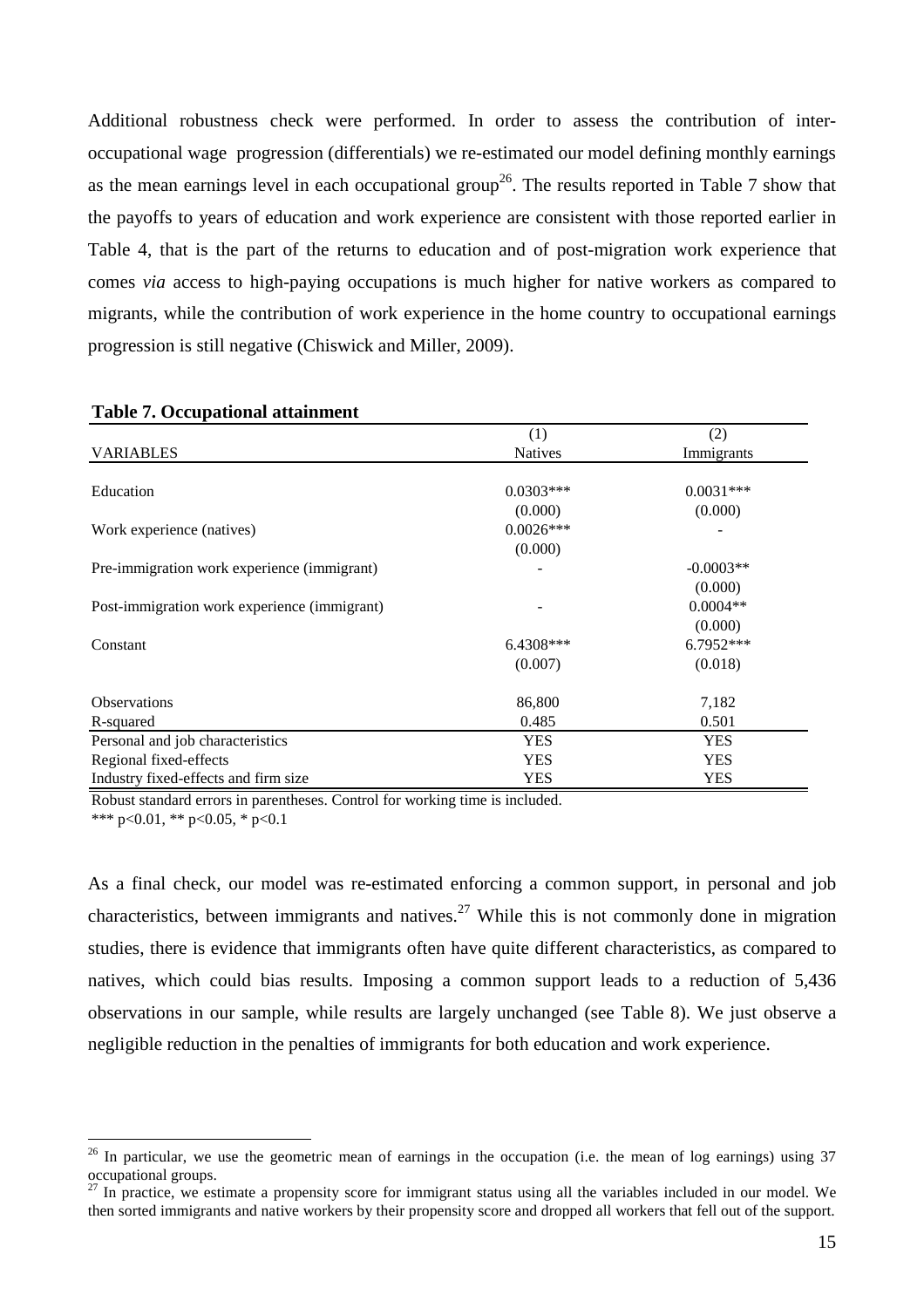|                                              | (1)          | (2)          | (3)          |
|----------------------------------------------|--------------|--------------|--------------|
| VARIABLES <sup>a</sup>                       |              |              |              |
| Immigrant                                    | $0.3980***$  | $0.3293***$  | $0.1675***$  |
|                                              | (0.016)      | (0.016)      | (0.016)      |
| Education                                    | $0.0475***$  | $0.0390***$  | $0.0208***$  |
|                                              | (0.000)      | (0.000)      | (0.000)      |
| Education x immigrant                        | $-0.0398***$ | $-0.0326***$ | $-0.0159***$ |
|                                              | (0.001)      | (0.001)      | (0.001)      |
| Work experience (natives)                    | $0.0078***$  | $0.0068***$  | $0.0053***$  |
|                                              | (0.000)      | (0.000)      | (0.000)      |
| Pre-immigration work experience (immigrant)  | $-0.0006$    | 0.0001       | 0.0005       |
|                                              | (0.000)      | (0.000)      | (0.000)      |
| Post-immigration work experience (immigrant) | $-0.0045***$ | $-0.0031***$ | $-0.0016***$ |
|                                              | (0.001)      | (0.001)      | (0.001)      |
| Constant                                     | 5.3788***    | 5.4124***    | 6.2727***    |
|                                              | (0.014)      | (0.015)      | (0.028)      |
| <b>Observations</b>                          | 88,546       | 88,546       | 88,546       |
| R-squared                                    | 0.416        | 0.451        | 0.500        |
| Personal and job characteristics             | <b>YES</b>   | <b>YES</b>   | <b>YES</b>   |
| Regional fixed-effects                       | <b>YES</b>   | <b>YES</b>   | <b>YES</b>   |
| Industry fixed-effects and firm size         | NO           | <b>YES</b>   | <b>YES</b>   |
| Occupations                                  | NO           | NO           | <b>YES</b>   |

## **Table 8. Baseline earnings equations: enforcing the common support**

Robust standard errors in parentheses. Control for working time is included in all specifications.

\*\*\* p<0.01, \*\* p<0.05, \* p<0.1

a: specification as in columns 3, 4 and 5 of Table 3

## **6. Concluding remarks**

 This paper investigated earnings differentials between immigrants and natives in the Italian labour market. We used the 2009 Italian Labour Force Survey, which is the first nationally representative dataset with information on both earnings and foreign status. The analysis focused on the effect of human capital acquired abroad and domestically on earnings, allowing for differences in the returns to both education and work experience between immigrants and natives. In line with previous findings, we show that returns to human capital are considerably lower for immigrants with respect to natives. We find no statistically significant returns to pre-immigration work experience, suggesting the existence imperfect transferability of human capital. We also explored the role of human capital, for immigrants and natives, in explaining inter-occupational and intra-occupational earnings progression (differentials). Our findings suggest that the returns on human capital (main source of wage progression) for immigrants (is) are mainly driven by intra-occupational earnings, progression and that, contrary to what is observed for natives, immigrants' human capital – ceteris paribus - does not help to get access to high-paying occupations. This result contrasts with the empirical evidence provided by Chiswick and Miller (2007) for the US where they show that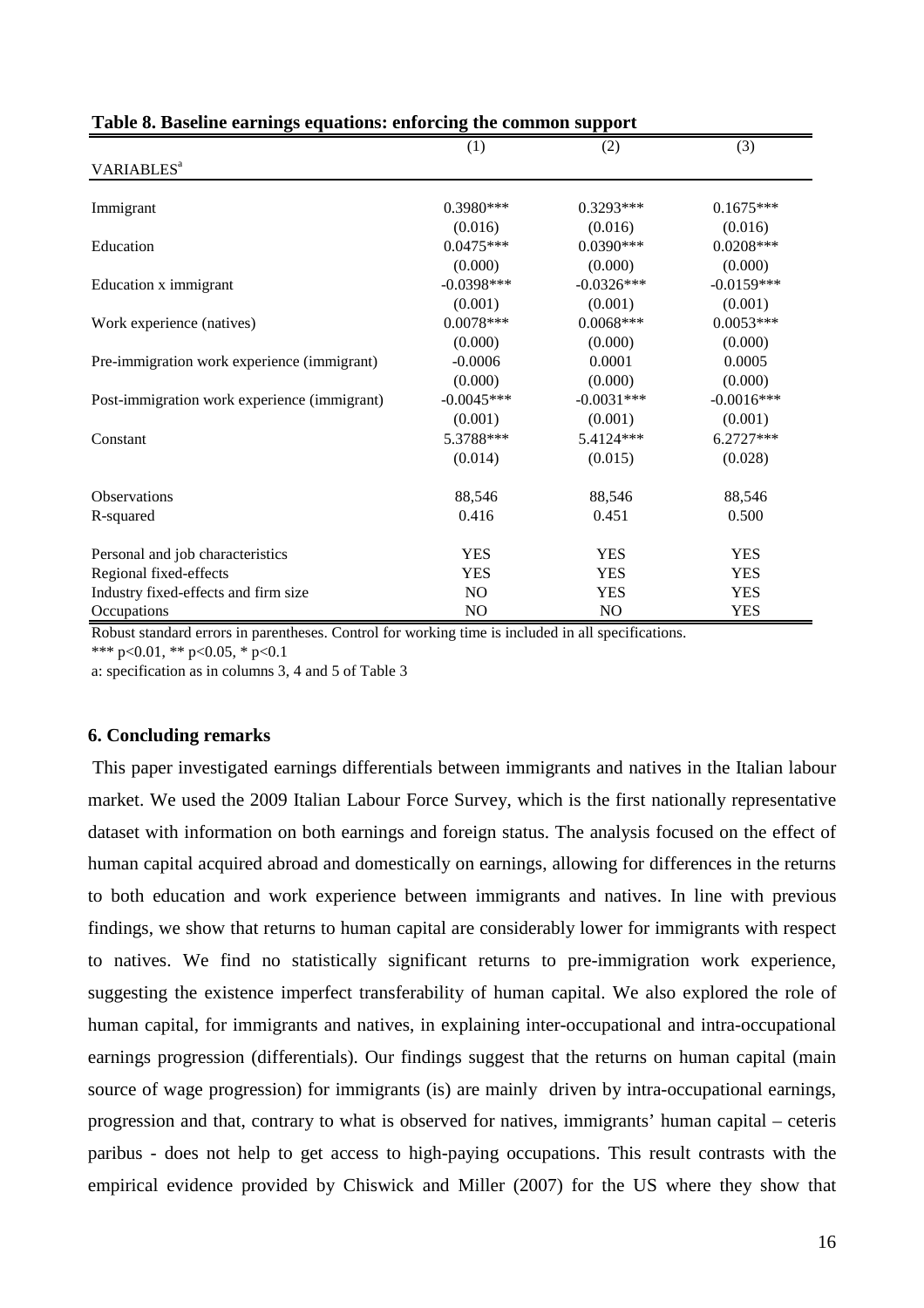education is the key factor determining access to high-paying occupations for immigrants as compared to natives. Finally, we estimated quantile regressions to assess the effects of human capital immigrants' penalty along the earnings distribution. We show that immigrants workers located in the upper part of the distribution face a "glass-ceiling" effect through a restricted access to high-paying occupations. Overall our results show that there is little assimilation of immigrants to natives, confirming earlier findings in the literature for other countries. While providing new and important evidence for the economic effects of immigration flows in the Italian labour market, there are some important questions that are left for future research. For example, future studies should try to assess what part of the observed wage penalties for immigrants' workers depend on imperfect transferability of educational attainment and what part is related to the existence of discrimination or occupational segregation in the Italian labour market.